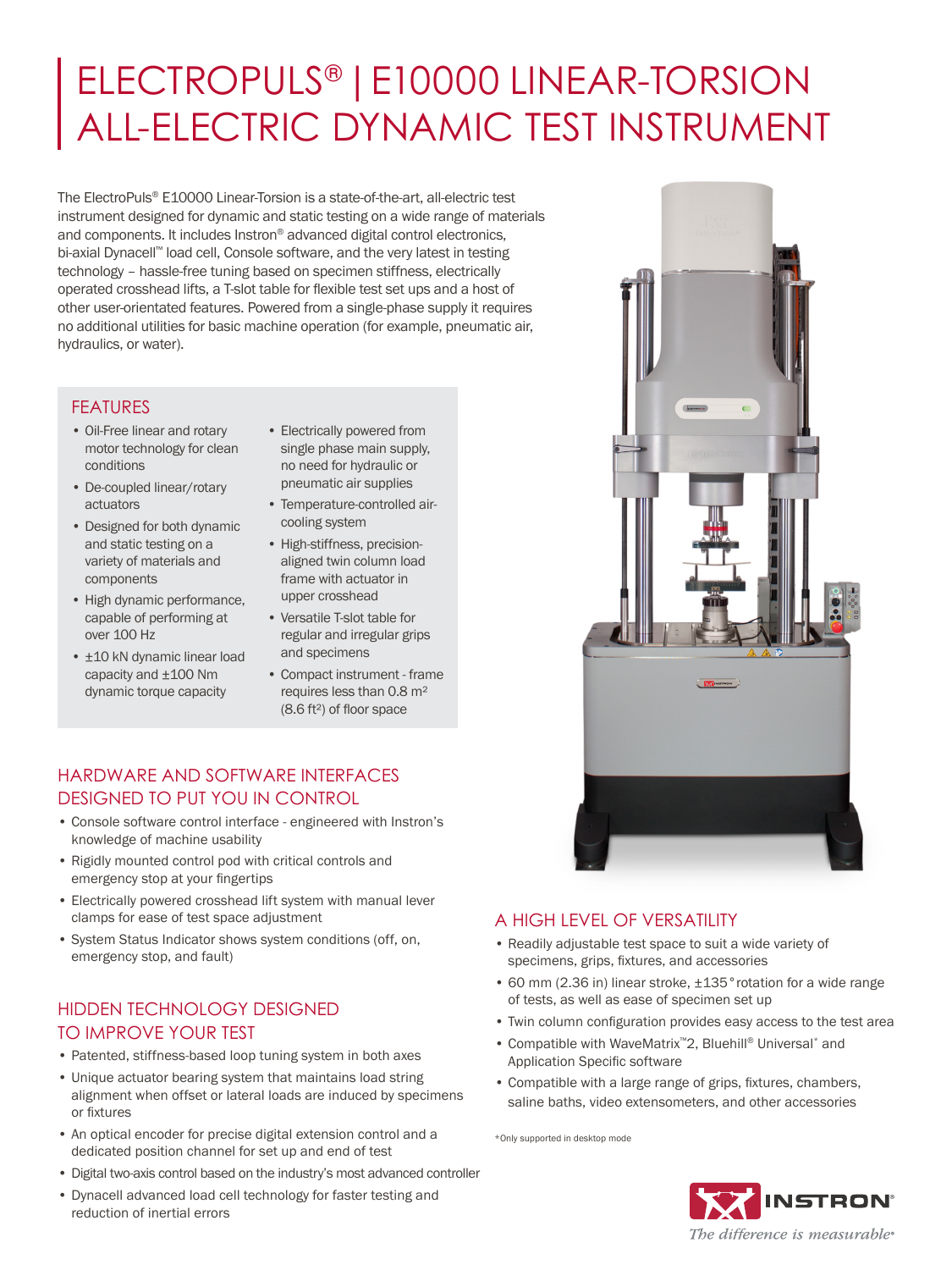I

### SPECIFICATIONS

| <b>Linear Dynamic Capacity</b>                     | $±10$ kN ( $±2250$ lbf)                                                                        |
|----------------------------------------------------|------------------------------------------------------------------------------------------------|
| <b>Linear Static Capacity</b>                      | $±7$ kN $(±1570$ lbf)                                                                          |
| <b>Torsional Dynamic</b>                           | $±100$ Nm ( $±800$ in-lb)                                                                      |
| <b>Stroke</b>                                      | 60 mm (2.36 in)                                                                                |
| Rotation                                           | $±135$ ° or $±16$ revolutions                                                                  |
| <b>Load and Torque</b><br><b>Weighing Accuracy</b> | ±0.5 % of indicated load or torque, or ±0.005 %<br>of load cell capacity, whichever is greater |
| Daylight Opening                                   | 877 mm (34.5 in) maximum with actuator at mid stroke                                           |
| Configuration                                      | Twin-column with actuator in upper crosshead                                                   |
| <b>Mounting</b>                                    | Floor: Vertical                                                                                |
| Lift and Locks                                     | Electrically powered lifts with manual lever clamps                                            |
| <b>Load Cell</b>                                   | ±10 kN ±100 Nm Dynacell™ mounted to base                                                       |
| Weight                                             | 994 kg (2190 lb) [frame]<br>40 kg (88 lb) [controller]                                         |
| <b>Electrical Supply</b>                           | 208 VAC to 240 VAC 32A single phase 50/60 Hz                                                   |
| Cooling                                            | Temperature-controlled air cooling                                                             |
| <b>Operating Temperature</b>                       | +10 to +30 $^{\circ}$ C (+50 to +86 $^{\circ}$ F)                                              |

### INTERFACES

| Actuator            | M <sub>20</sub> x 1.5 central thread<br>6 x M8 on 75 mm PCD<br>6 x M8 clearance holes on 75 mm PCD                                                                                                                                           |
|---------------------|----------------------------------------------------------------------------------------------------------------------------------------------------------------------------------------------------------------------------------------------|
| <b>T-Slot Table</b> | M <sub>12</sub> x 1 right hand central thread<br>3 x M6 holes on 57 mm PCD<br>6 x M10 holes on 100 mm PCD<br>3 x M10 holes on 125 mm PCD<br>4 x M10 holes on a 280 mm x 90 mm accessory rectangle<br>4 x M6 T-slots spaced 80 mm from centre |

# ACCESSORIES

| 1300-303       | Safety Screen for E10000 test instrument                   |
|----------------|------------------------------------------------------------|
| $2718 - 0121$  | High-Pressure Pneumatic grip air kit for E10000            |
| 2718-0142      | High-Pressure Pneumatic grip air kit for E10000            |
| 2742-206       | ±3 kN ±25 Nm Linear-Torsion Mechanical Wedge-Action Grips  |
| 2742-305       | ±10 kN ±100 Nm Linear-Torsion Pneumatic Wedge-Action Grips |
| 3117-082       | ElectroPuls Pullrod kit                                    |
| $3119 - 605^3$ | <b>Environmental Chamber</b>                               |
| 2810-500       | 3-Point Bend Fixture                                       |
| 2810-505       | 4-Point Bend Conversion Kit                                |
| 2840-030       | 20 kN Compression Platens                                  |

#### $2742-274$   $\pm$   $27$   $\pm$   $27$   $\pm$   $27$   $\pm$   $27$   $\pm$   $27$   $\pm$   $27$   $\pm$   $27$   $\pm$   $27$   $\pm$   $27$   $\pm$   $27$   $\pm$   $27$   $\pm$   $27$   $\pm$   $27$   $\pm$   $27$   $\pm$   $27$   $\pm$   $27$   $\pm$   $27$   $\pm$   $27$   $\pm$   $27$   $\pm$   $27$   $\pm$   $27$  Notes: 2742-206 to 2742-206  $\mu$ 3 km  $\mu$ 3 km  $\mu$ 3 km  $\mu$ 3 km  $\mu$ 3 km  $\mu$ 3 km  $\mu$ 3 km  $\mu$ 3 km  $\mu$ 3 km  $\mu$ 3 km  $\mu$ 3 km  $\mu$ 3 km  $\mu$ 3 km  $\mu$ 3 km  $\mu$ 3 km  $\mu$ 3 km  $\mu$ 3 km  $\mu$ 3 km  $\mu$ 3 km  $\mu$ 3 km  $\mu$ 3 km  $\mu$ 3 km  $\mu$

- 1. Only compatible with 8800 Tower Controller
- 2. Only compatible with 8800MT Controller
- 3. Requires Pull-rods & Mounting Brackets



E10000 Linear-Torsion dimensions: front view E10000 Linear-Torsion dimensions: front view E10000 Linear-Torsion dimensions: front view



E10000 Linear-Torsion dimensions: plan view E10000 Linear-Torsion dimensions: plan view E10000 Linear-Torsion dimensions: plan view

#### www.instron.com [www.instron.com](http://www.instron.com) <u>www.instron.com</u>



Worldwide Headquarters Worldwide Headquarters 825 University Ave, Norwood, MA 02062-2643, USA Tel: +1 800 564 8378 or +1 781 575 5000 825 University Ave, Norwood, MA 02062-2643, USA Tel: +1 800 564 8378 or +1 781 575 5000 825 University Ave, Norwood, MA 02062-26<br>Tel: +1 800 564 8378 or +1 781 575 500

European Headquarters European Headquarters Coronation Road, High Wycombe, Bucks HP12 3SY, UK Coronation Road, High Wycombe, Bucks HP12 3SY, UK European Headquarters Tel: +44 1494 464646

msuch is a registered datemark of influits fool works life. (Frw), other handes, logos, icous and marks dentifying institution products and services referenced netern are trademarks of it w and may not be used without the shown in this document are subject to change without notice. Instron is a registered trademark of Illinois Tool Works Inc. (ITW). Other names, logos, icons and marks identifying Instron products and services referenced herein are trademarks of ITW and may not be used without the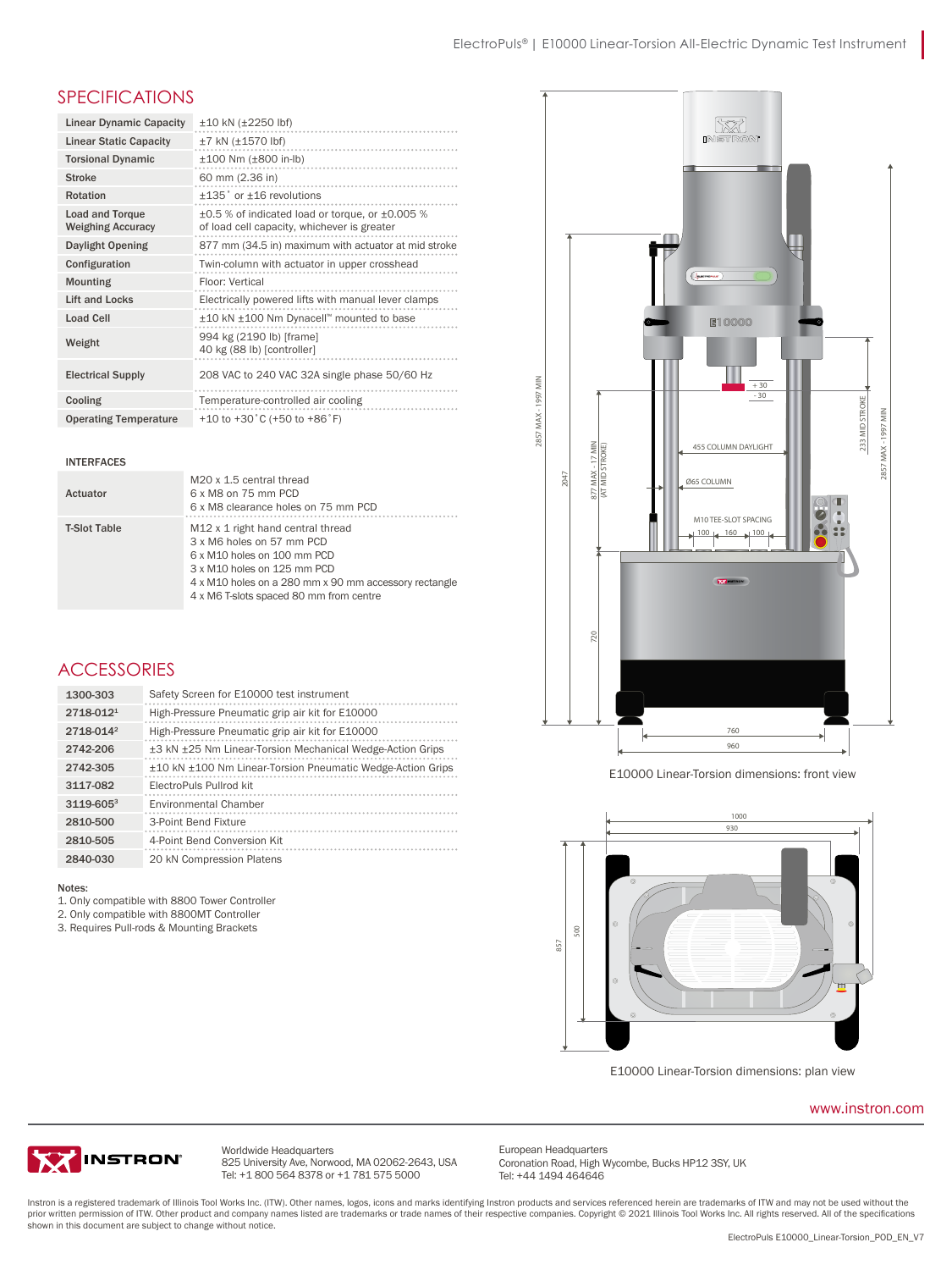# ELECTROPULS® |E10000 LINEAR ALL-ELECTRIC DYNAMIC TEST INSTRUMENT

The ElectroPuls® E10000 is a state-of-the-art, all-electric test instrument designed for dynamic and static testing on a wide range of materials and components. It includes Instron® advanced digital control electronics, Dynacell™ load cell, Console software, and the very latest in testing technology – hasslefree tuning based on specimen stiffness, electrically operated crosshead lifts, a T-slot table for flexible test set ups and a host of other user-orientated features. Powered from a single-phase supply it requires no additional utilities for basic machine operation (for example, pneumatic air, hydraulics, or water).

### FEATURES

- Oil-Free linear motor technology for clean conditions
- Designed for both dynamic and static testing on a variety of materials and components
- High dynamic performance, capable of performing at over 100 Hz
- Up to ±10 kN dynamic load capacity and ±7 kN static capacity
- Electrically powered from single phase main supply, no need for hydraulic or pneumatic air supplies
- Temperature-controlled aircooling system
- High-stiffness, precisionaligned twin column load frame with actuator in upper crosshead
- Versatile T-slot table for regular and irregular grips and specimens
- Compact instrument frame requires less than 0.8 m² (8.6 ft²) of floor space
- Clamp status indicators ensure that the minimum amount of clamping force is applied to the crosshead before starting a test

## HARDWARE AND SOFTWARE INTERFACES DESIGNED TO PUT YOU IN CONTROL

- Console software control interface engineered with Instron's knowledge of machine usability
- Rigidly mounted control pod with critical controls and emergency stop at your fingertips
- Electrically powered crosshead lift system with manual lever clamps for ease of test space adjustment
- System Status Indicator shows system conditions (off, on, emergency stop, and fault)

## HIDDEN TECHNOLOGY DESIGNED TO IMPROVE YOUR TEST

- Patented, stiffness-based loop tuning system in both axes
- Unique actuator bearing system that maintains load string alignment when offset or lateral loads are induced by specimens or fixtures
- An optical encoder for precise digital extension control and a dedicated position channel for set up and end of test
- Digital control based on the industry's most advanced controller
- Dynacell advanced load cell technology for faster testing and reduction of inertial errors



# A HIGH LEVEL OF VERSATILITY

- Readily adjustable test space to suit a wide variety of specimens, grips, fixtures, and accessories
- 60 mm (2.36 in) linear stroke, ±135°rotation for a wide range of tests, as well as ease of specimen set up
- Twin column configuration provides easy access to the test area
- Compatible with WaveMatrix™2, Bluehill® Universal\* and Application Specific software
- Compatible with a large range of grips, fixtures, chambers, saline baths, video extensometers, and other accessories

\*Only supported in desktop mode